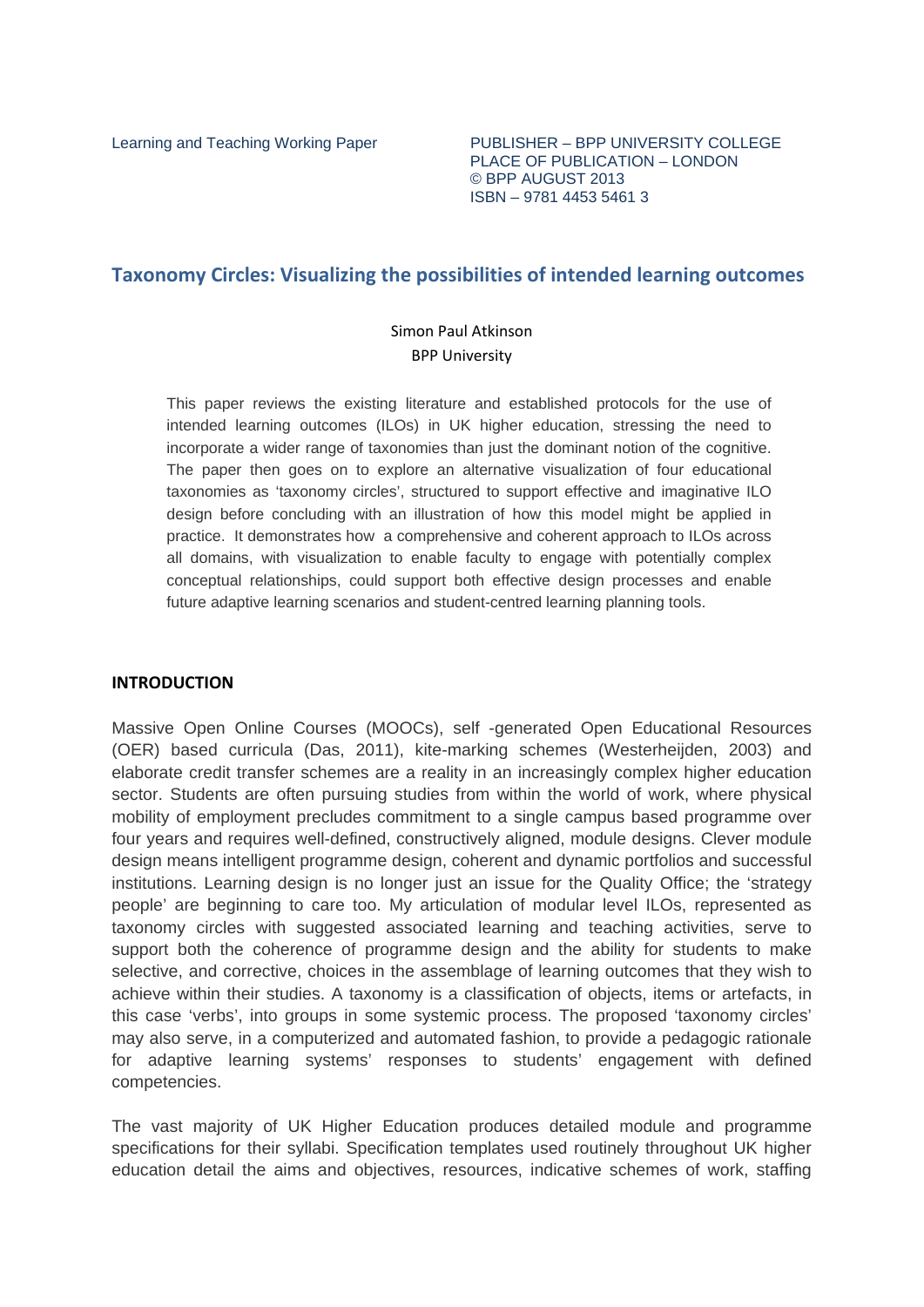requirements and modes of delivery. They also frequently advocate use of a template to generate the intended learning outcomes (ILOs) for the module or programme. Divided into three or four sections covering knowledge and understanding, intellectual skills (cognitive domain), professional and practical skills (affective domain) and general transferable skills (psychomotor skills), these templates are completed with varying degrees of comprehension as module validation panels will attest.

Taxonomy circles not only support faculty in designing effective learning, but also serve to provide students with a visual reference to the intended learning outcomes expected across four domains in any given University module, or course, allowing students to pick and choose modules to ensure appropriate coverage of skills and the appropriate level of attainment. Students' increasing need to be selective in the mode, location and focus of their study choices, to take advantage of credit transfer schemes, MOOCs and OER based curricula, requires transparency in ILOs. Clarity in meaningful ILOs provides students with the means to balance their study transcripts, plan course selections, and the freedom to articulate prior experiential learning and prior accredited learning.

Clearly articulated, and transparent to the student, a module specification with four categorizations of ILOs, such that a student could identify from their assessment evidence that they had met specific ILOs in a range of domains, promises greater mapping of awards, transportability of credit and adaptability. Such transparency would enable the student not only to have a useful platform to identify future learning needs, but also the potential to negotiate the accreditation of prior accredited learning in a much more fine-grained and meaningful way, something likely to become a significant feature of international higher education accords in the next few years as institutions face up to the challenge of accredited OER schemes and credit bearing MOOCs. The design of ILOs for modules and programmes will become an institutional strategic priority.

This paper begins with a review of the existing literature and established protocols for the use of ILOs in UK higher education, stressing the need to incorporate a wider range of taxonomies than just the dominant notion of the cognitive. The paper then goes on to explore an alternative visualization of four taxonomies as 'taxonomy circles', structured to support effective and imaginative ILO design before concluding with an illustration of how this model might be applied in practice. The paper seeks to illustrate that a comprehensive and coherent approach to the design of intended learning outcomes across all domains, with visualizations to enable faculty to engage with potentially complex conceptual relationships, could support and enhance effective design processes. It is also suggested that future adaptive learning scenarios and student-centred learning planning tools will require a greater degree of design sophistication across educational domains beyond the cognitive.

### **INTENDED LEARNING OUTCOMES AS A BASIS FOR COURSE DESIGN**

The prevailing logic in United Kingdom higher education for some twenty years has been that to achieve a well-structured and constructively aligned curricula, the module team should determine what the ILOs for the module are to be (Biggs & Tang, 2007) in terms of what the learner will be able to do at the end of the module. Having determined the ILOs, the team should then determine how they would enable the student to demonstrate achievement of the outcomes and draft an appropriate assessment strategy. Then, and only then, the module design team would look at what the student needed to be able to demonstrate and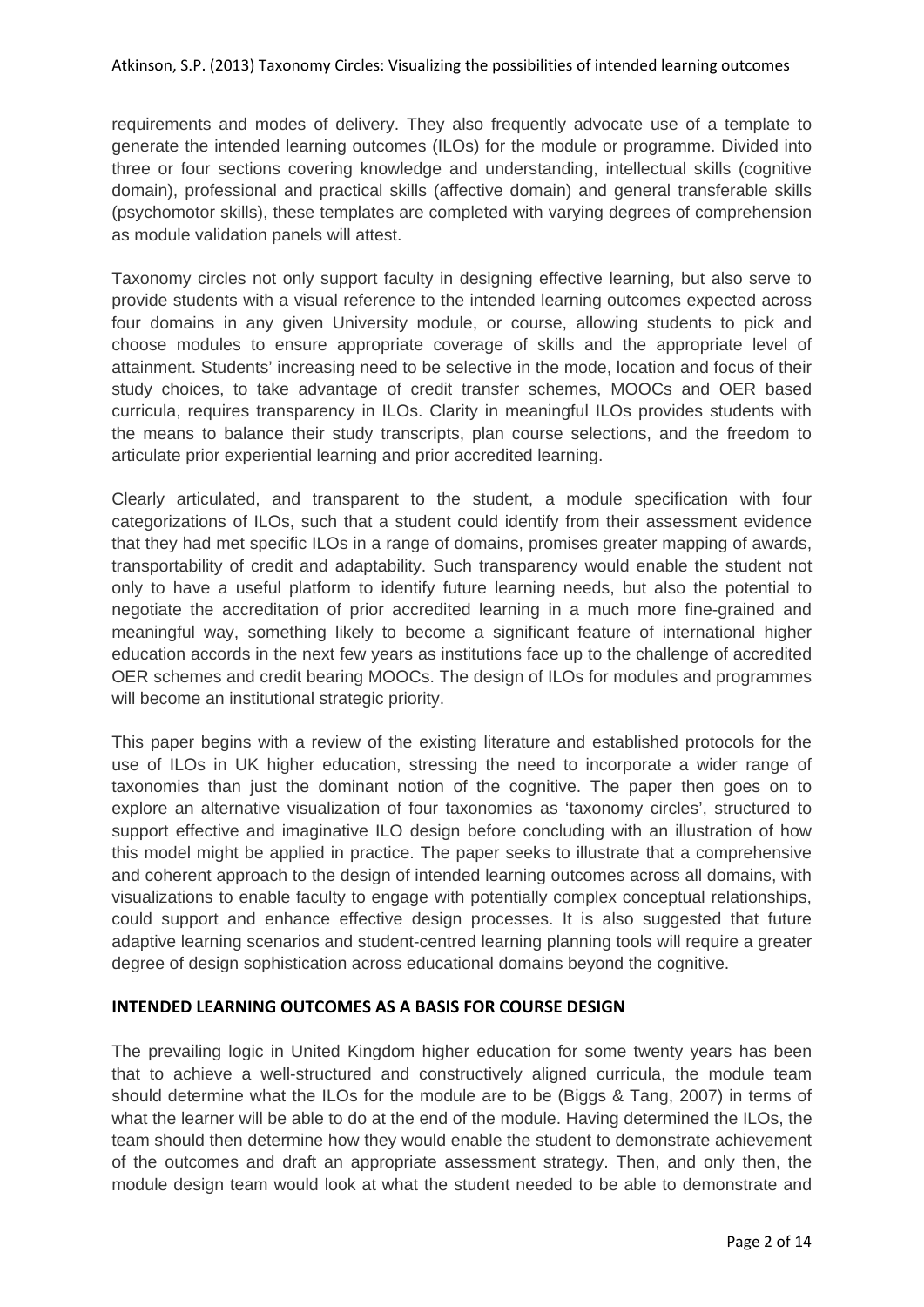work out what was needed as input: outcomes first; assessment second and teaching inputs third.

It is not an easy thing to do. As teachers, we are passionate about our subjects, anxious to impart what we know is important, what 'did it for us', and at some point in this process many faculty will 'go native', reach for the seminal text (or the nearest thing to it, their own book). and start thinking about what the students need to know. This can, of course, produce fantastic learning experiences and there are a great many exciting modules drafted on the backs of envelopes without specification templates. They do not make for effective records of achievement, however, and they are unlikely to be structured in such a way as to enable adaptive learning processes.

Accreditation of prior accredited learning has always been a challenge and an effective template for module and programme design makes a significant difference, enabling students to identify from their transcript exactly what it is they can evidence as intended learning outcomes. Hussey and Smith (2008) support the usefulness of 'outcomes' or objectives at the level of an individual teaching event in their critical review of intended learning outcomes, although they remain critical of the 'bureaucratic burden' that ILOs have become. They distinguish between outcomes at the level of an individual teaching event, a module or course and at programme level. They suggest that only those specified, flexibly, at the level of the teaching event are effective and that module outcomes are frequently simply lists of contents. Outcomes at programme level should not, they suggest, be considered 'outcomes' at all (Hussey & Smith, 2008). The SOLE model supports Hussey and Smith suggesting that phases in learning and teaching activity, whether topics, weeks or some hermeneutical unit, should have notable objectives that map directly to the ILOs at module level thus making them effective (Atkinson, 2011a).

This alignment of outcomes at the level of the module and within teaching events, or individual teaching sessions, is a manifestation of what John Biggs called 'constructive alignment' of learning (Biggs & Collis, 1982). In adapting Bloom's taxonomy of educational 'objectives' (Bloom, 1984), Biggs constructed a model of integrated and interdependent processes for curriculum designers that promoted an alignment of the learning outcomes and assessment, as well as the associated teaching experience of the learner (Biggs & Tang, 2007). Biggs advocates that well-articulated 'verbs' for the ILO (learners will be able to synthesise data on the underlying social causes of gang membership) should be reflected in the associated assessment that asks the students to demonstrate they have met that outcome (learners will be assessed on their ability to synthesise data on the underlying social causes of gang membership). Consequently, the learning and teaching activities undertaken in the classroom (or online) would be expected to 'rehearse' both the active verb of the ILO and the assessment task. One might expect to see students getting some practice at synthesising data. If the learning experienced by the student does not 'activate' the verb, it is not possible to ensure learners will be able to evidence their attainment of the learning outcomes (Boud & Falchikov, 2006).

# **HOLISTIC LEARNING**

All too often Higher Education stresses the cognitive, over reliant perhaps on Bloom's taxonomy and the focus of Biggs's SOLO Taxonomy (Biggs & Collis, 1982), and neglects the affective and psychomotor domains. This is has several consequences; it relegates anything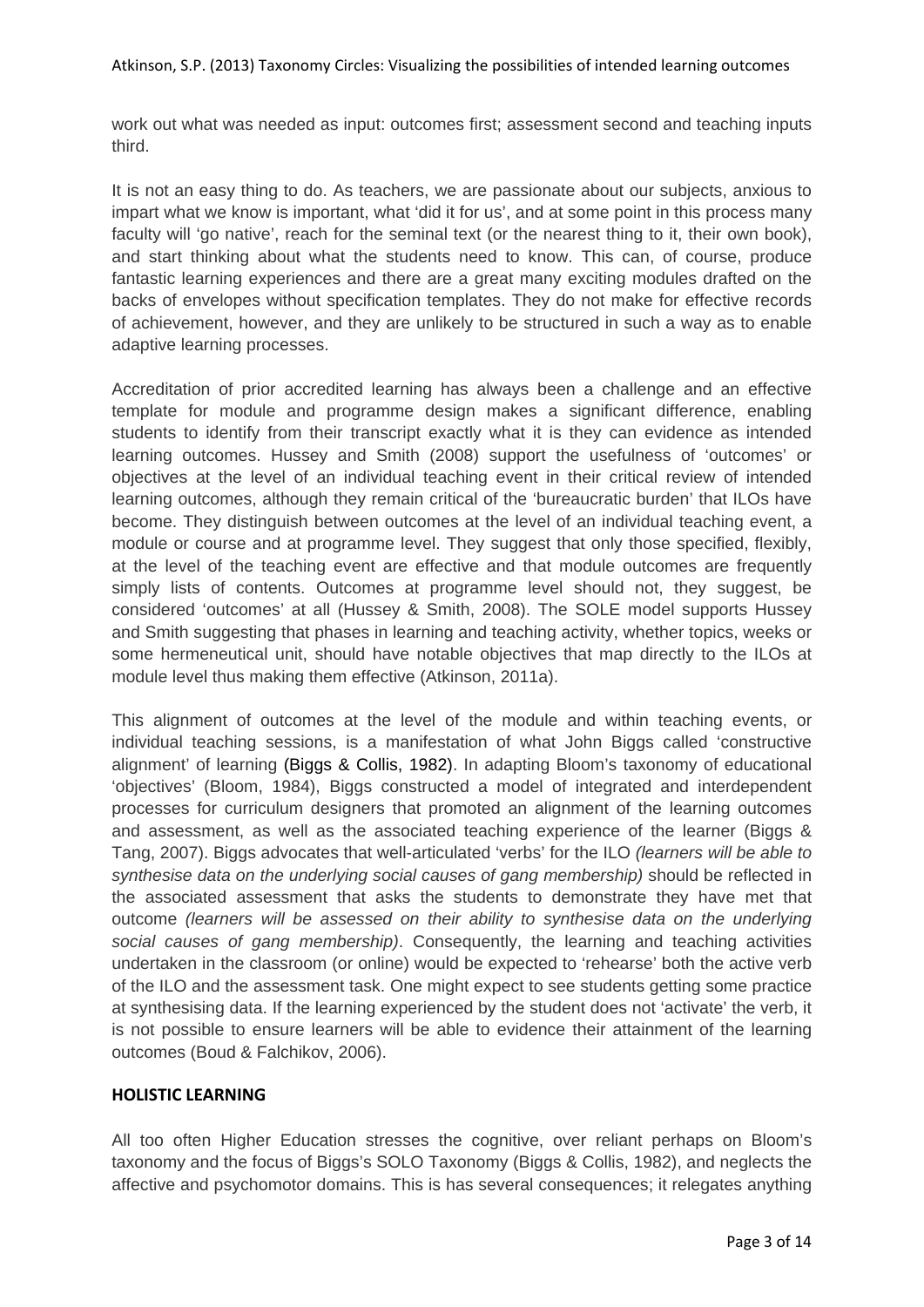Atkinson, S.P. (2013) Taxonomy Circles: Visualizing the possibilities of intended learning outcomes

that is not seen as 'intellectual', the linguistic and logical-mathematical intelligences (Gardner, 1993), to a lower order of skills despite the fact that employers and students recognise and demand the need for broader skills (Mason, Williams, & Cranmer, 2006). In so doing, it forces programme leaders into 'bolt-on' skills modules that demand additional institutional resource and student resource and frequently ill serves the purpose. No learning design is truly student-centred if it is neglecting any domains of experience (Atkinson, 2011b).

The model of ILO development advocated here separates the knowledge domain and the intellectual (cognitive) skills, focusing the module designer on the 'skills' that will be acquired independent of the subject knowledge being developed. This, along with a focus on the affective and psychomotor skills, provides a framework for a module that is balanced in terms of what the student does, the context in which they do it, and, correctly assessed, ensures all these intended learning outcomes can be justifiably claimed in the student's transcript.

Indeed, it is not difficult to imagine a student coming to the end of the first stage of their degree, and given the sufficiently transparent and coherent insight into their own skills development, being able to recognise that they have excelled in the psychomotor skills but struggled in the cognitive. Were this the case a student could make module choices for future stages either to redress that balance or acknowledge their strengths and adjust choices to reflect future career path.

### **THE DOMAINS**

Before proposing alternative visualizations of ILOs, I will briefly review what these four sections, or domains, of Intended learning outcomes represent. They are:

- Knowledge and understanding subject domain
- $\bullet$  Intellectual Skills or the cognitive domain
- Professional Skills or the affective domain
- Transferable Skills or the psychomotor domain.

### **Knowledge and understanding – subject domain**

The subject domain is often conflated with the cognitive domain, which is understandable as this is incorporated within Bloom's ubiquitous taxonomy, but this does tend to confuse faculty as to the distinction between knowing and understanding a body of factual knowledge and being able to do something with that factual knowledge. The subject domain can, and in my opinion should, be limited to defining the subject area for illustrative purposes for the student. Since the principle is that all ILOs should be assessed, and it is actually rather difficult to assess whether someone 'understands' something without having them 'operationalize' the knowledge, I tend not to get too hung up on the active verbs used in this domain, contenting myself that the verbs serves to contextualise what follows.

### **Intellectual Skills / Cognitive domain**

This domain refers to 'knowledge structures' building from the base of the subject domain, the 'knowing the facts', towards high order thinking skills in which these facts become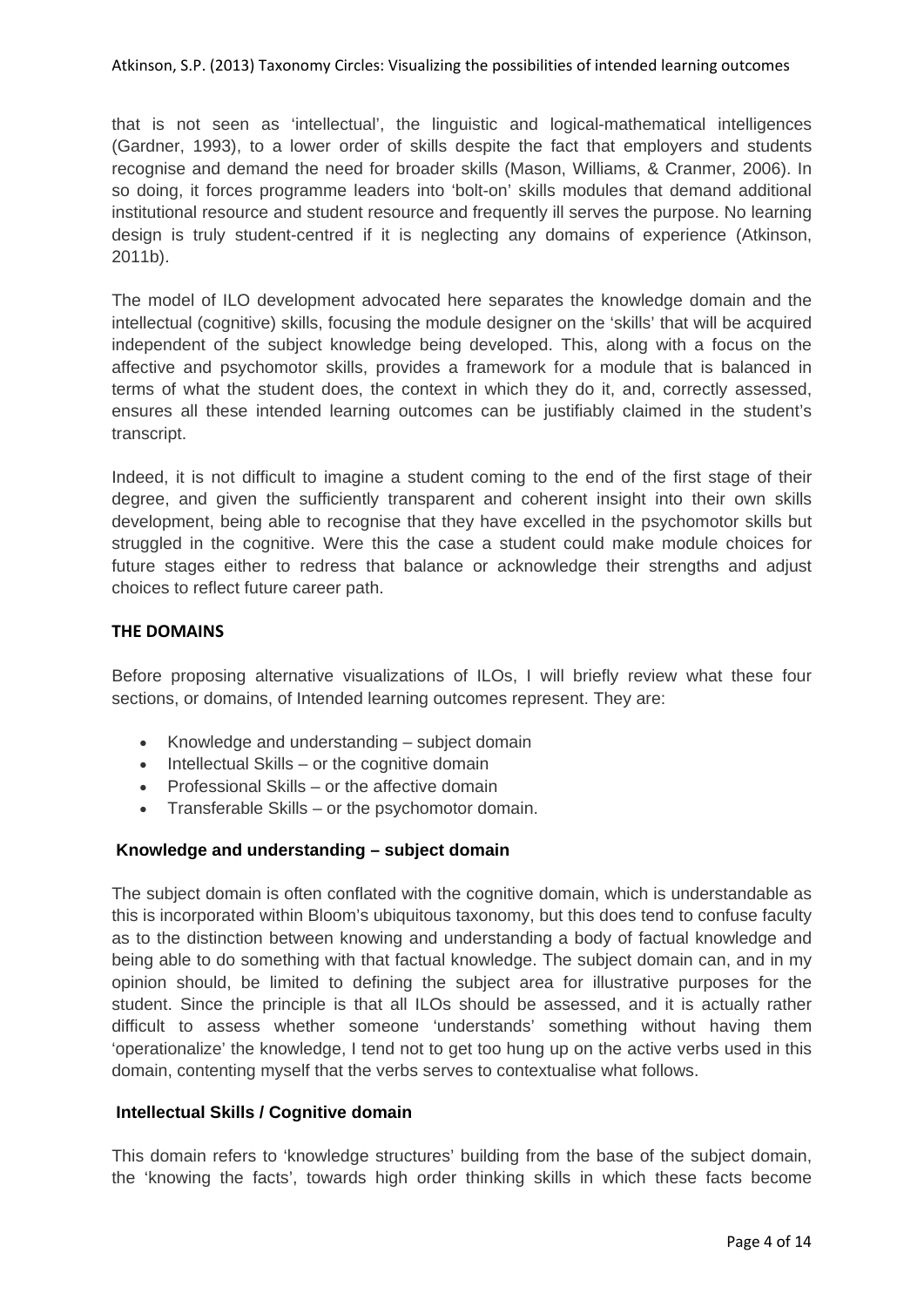operationalized and transferable. This domain is familiar to most faculty and synonymous with the work of Bloom from the 1950s (Bloom, 1984) and the useful revisions made in 2001 (Anderson & Krathwohl, 2001). It is regrettable that much of the guidance to university faculty appears to stop with the cognitive domain, an indication perhaps of the sector's focus on linguistic and logical-mathematical intelligences at the expense of most others.

## **Professional Skills / Affective domain**

The affective is concerned with an individual's values, and includes their abilities with respect to self-perception through to abstract empathetic reasoning. In an extension to the early work by Bloom, progressive stages take the learner from foundational 'receiving', through to the 'internalization' of personal value systems (Krathwohl, Bloom, & Masia, 1999). In the context of Higher Education programmes, particularly in an era when the employability of graduates is stressed, an awareness of these professional values is surprisingly absent from many module designs. UK employers' associations and central government have placed significant pressure on UK Higher Education Institutions (HEIs) since the late 1990s to equip graduates with the skills required for employment and workforce preparation. Variously identified as 'key', 'core' and 'transferable' skills, these have centred on those skills identified in the Dearing Report (Dearing, 1997), of communication, numeracy, information technology and 'learning how to learn'. To these have been added 'commercial attitudes and understanding' (Hillage & Pollard, 1998) as well as 'self-sufficiency' and self-career management. To these can be further added 'digital literacies' as a set of skills necessary to work in increasingly distributed and digitally enabled contexts (Burden & Atkinson, 2010).

# **Transferable Skills / Psychomotor domain**

Transferable skills are often very poorly articulated, even to the extent of being referred to by implied generic synonyms such as 'communication skills' or 'interpersonal skills'. The psychomotor domain is certainly less well researched and documented and this has meant a less than adequate recognition and incorporation into learning designs. Frequently, tactile or technical skills become seen as 'general skills' or 'transferable skills' with little sense of progression. Properly applied, this educational domain refers to progressively complex manual or physical skills and so could identify the progressively complex skills of a biologist in using a specialist microscope, or an economist using a statistics software package (Dave, 1967).

## **RE‐VISIONING TAXONOMIES**

Having established that intended learning outcomes are potentially an effective way of articulating the structure and intention of the learning to be undertaken by learners, it is helpful to look at how such outcomes might be identified and structured. In this section I will look at how visualisations, in the form of 'taxonomy circles', can support the effective design of outcomes. I will then go on to illustrate the use of these circles in structuring the activities used to evidence these outcomes.

The passively descriptive language of Bloom's Taxonomy has become the active language of Anderson and Krathwohl (Anderson & Krathwohl, 2001). The taxonomies have moved from Evaluation to Evaluate, from Analysis to Analyse. This is significant in that the emphasis has moved away from describing what the focus of the teaching is supposed to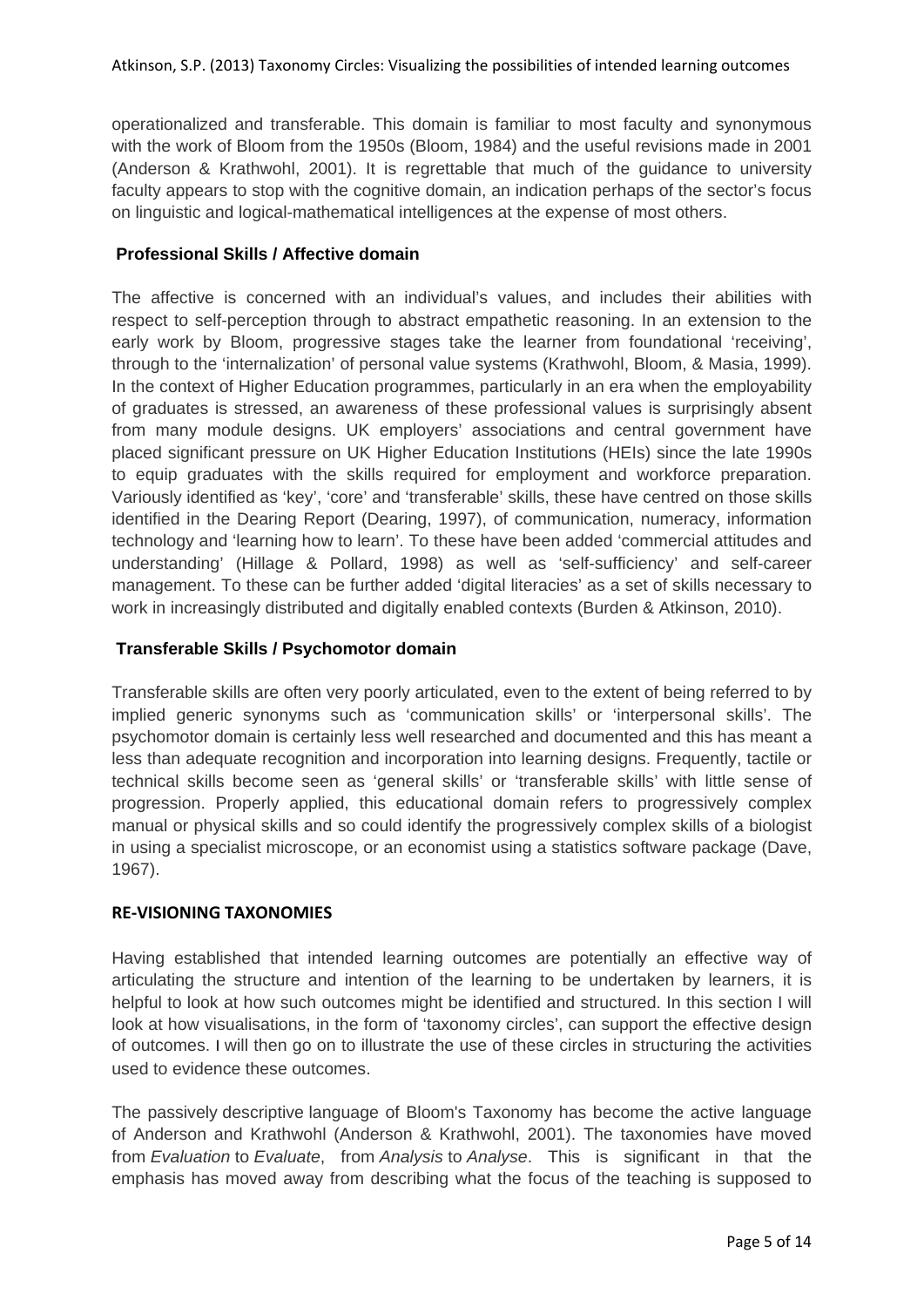be, to the demonstrable outcomes of the learning. This is a significant shift in the language we now use from the original work in the 1950s by Bloom and colleagues.

The four 'working circles' that follow use adaptations of taxonomies cited above and detailed in Table 1 from Anderson and Krathwohl (Knowledge and Understanding, and Cognitive), Krathwohl et al (Affective) and Dave (Psychomotor). I have adapted the Knowledge Dimension of Anderson and Krathwohl to do two things: to describe the dimension in terms of active verbs rather than as a definition of the nature of the knowledge itself, and to incorporatea stage I believe is under represented in their articulation. I have added the ability to 'contextualise' subject knowledge between the ability to specify it (factual) and the ability to conceptualize (conceptual). I have also rearticulated the original 'Metacognitive' as the ability to 'Abstract'. This will doubtless need further work to articulate through practice. The intent is not to dismiss the valuable work already in evidence around the epistemic relationship between a knowledge dimension and the cognitive domain(Muis & Franco, 2010), rather it is to enable faculty, specifically when writing learning outcomes, to identify the subject, discipline or knowledge to be enabled in more meaningful ways. In all cases the language has been modified towards the active verb structures required for stating ILOs.

| Domains, proto-verbs and descriptors |                           |                               |                                       |  |  |
|--------------------------------------|---------------------------|-------------------------------|---------------------------------------|--|--|
| Cognitive                            | <b>Affective</b>          | Psychomotor                   | Subject-                              |  |  |
| (Anderson & Krathwohl,               | (Krathwohl et al., 1999)  | (Dave, 1967)                  | adapted from (Anderson                |  |  |
| 2001)                                |                           |                               | & Krathwohl, 2001)                    |  |  |
| <b>Remember &amp; Understand</b>     | $Receive – ability to$    | $Initate - ability to copy,$  | Specify - ability to locate,          |  |  |
| - ability to recognise               | learn from others.        | replicate the actions of      | identity and recognise                |  |  |
| information and                      |                           | others following              | factual knowledge, dates,             |  |  |
| comprehend it and to recall          |                           | observations.                 | terminology, artefacts                |  |  |
| and restate said                     |                           |                               | (audio and visual) required           |  |  |
| information.                         |                           |                               | of a given discipline                 |  |  |
|                                      |                           |                               | domain.                               |  |  |
| Apply $-$ ability to apply           | Respond - ability to      | Manipulate - ability to       | <b>Contextualize</b> - ability to     |  |  |
| factual information and              | participate responsibly,  | repeat or reproduce           | place specific knowledge              |  |  |
| presented theories, models           | respectfully and actively | actions to prescribed         | within appropriate discipline         |  |  |
| and structures to real world         | as appropriate to the     | standard from memory          | relationships,                        |  |  |
| contexts and problems.               | context.                  | or instructions.              | classifications, taxonomies           |  |  |
|                                      |                           |                               | and categorizations.                  |  |  |
| Analyze - ability to                 | Value $-$ ability to      | <b>Perfect</b> $-$ ability to | <b>Conceptualize</b> – ability to     |  |  |
| construct complex                    | associate personal and    | perform actions with          | articulate relationships              |  |  |
| relationships from single            | collective values with    | expertise and without         | between knowledge                     |  |  |
| factual elements,                    | contextual experience     | interventions and the         | contexts and to work with             |  |  |
| reconstruct relationships            | and express value         | ability to demonstrate        | models, visualizations,               |  |  |
| and assess needs.                    | judgments.                | and explain actions to        | theories and structures that          |  |  |
|                                      |                           | others.                       | relate between contexts or            |  |  |
|                                      |                           |                               | within contexts.                      |  |  |
| <b>Evaluate</b> $-$ ability to make  | Organize $-$ ability to   | Articulate - ability to       | <b>Process</b> $-$ ability to utilize |  |  |
| complex judgments about              | structure, prioritize and | adapt existing                | subject or discipline                 |  |  |
| the nature of context,               | reconcile personal and    | psychomotor skills in a       | language and actions to               |  |  |
| information and processes            | others' value systems.    | non-standard way, in          | specify, contextualise and            |  |  |

*Table 1 ‐ Domains, Proto‐verbs and Descriptors*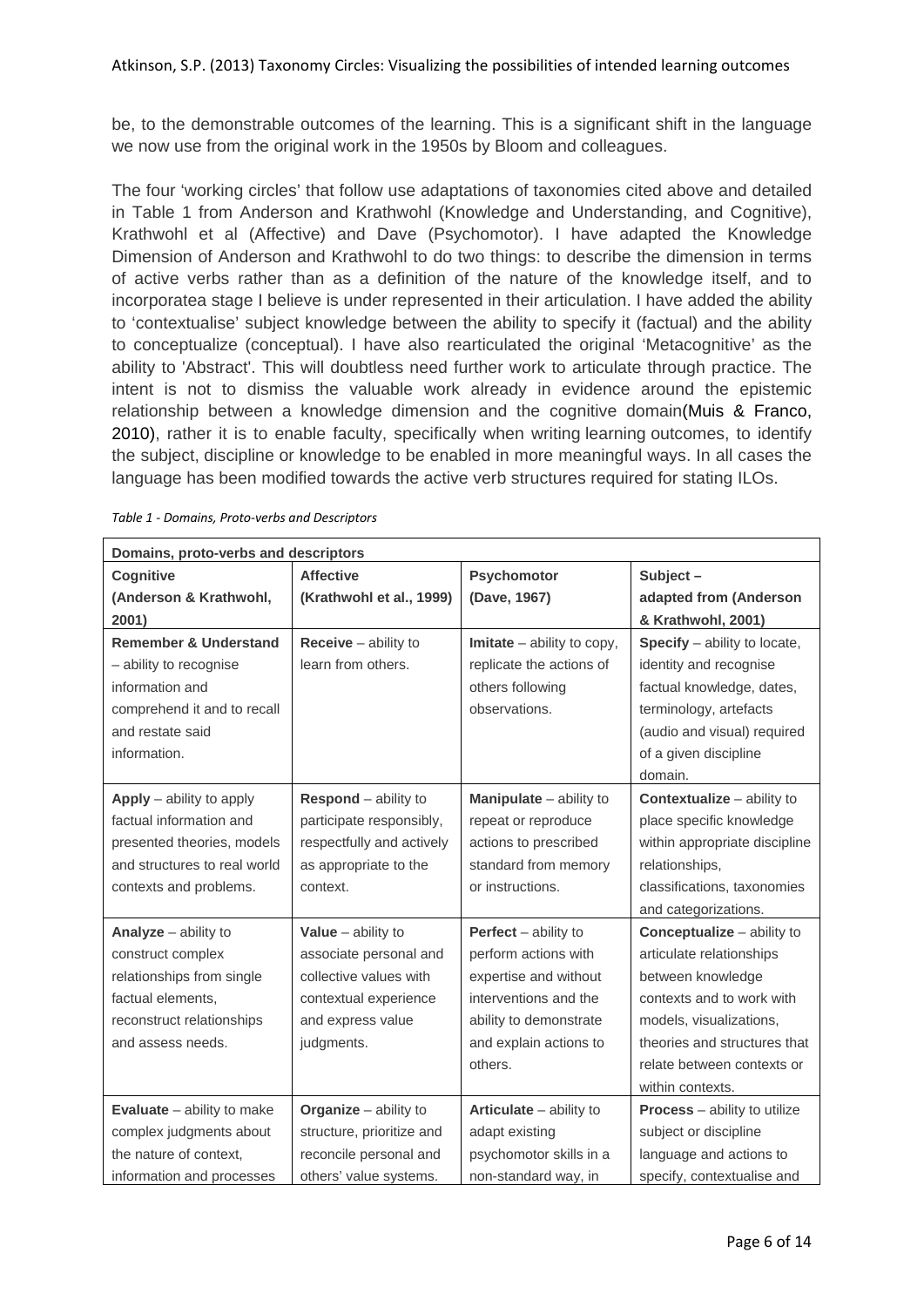### Atkinson, S.P. (2013) Taxonomy Circles: Visualizing the possibilities of intended learning outcomes

| to establish new               |                                   | different contexts, using  | conceptualize existing and   |
|--------------------------------|-----------------------------------|----------------------------|------------------------------|
| conclusions not                |                                   | alternative tools and      | new knowledge.               |
| represented in the original    |                                   | instruments to satisfy     |                              |
| information.                   |                                   | need.                      |                              |
| <b>Synthesize</b> - ability to | <b>Internalize</b> $-$ ability to | <b>Embody</b> – ability to | Abstract $-$ ability to      |
| create new representations     | articulate one's own              | perform actions in an      | recognise and process        |
| of knowledge structures,       | values and belief                 | automatic, intuitive or    | abstract, unseen or          |
| combining complex              | systems and operate               | unconscious way            | unspecified knowledge,       |
| assemblages of information     | consistently within them          | appropriate to the         | and articulate knowledge     |
| in original contexts           |                                   | context.                   | origination, including meta- |
|                                |                                   |                            | cognition.                   |

The illustrations that follow (Figures 3, 4, 5 and 6) represent four visual 'circles' that have been used to discuss learning outcomes with faculty in the context of module and programme design at Massey University in New Zealand, the London School of Economics and BPP University College in the United Kingdom. These visual representations were inspired by work done elsewhere, on the cognitive domain in particular. The first documented example of this circular representation is attributed to Barbara Clark (Clark, 2002) but a great many people have since represented Bloom's original, and the revised, cognitive domain in this way.

Faculty and learning designers can be supported to see ILOs take shape and many find existing lists are uninspiring. It is not uncommon for faculty and instructional designers to get tired and weary of ILOs; they can feel restrictive, repetitive, formulaic and sometimes obstructive. Taxonomies are frequently presented to faculty as lists of verbs. This makes the structure and relationships between domains and within domains accessible to some but not all. As an alternative, a visual representation may provide a greater degree of flexibility for contextualisation for those inclined towards such representations of knowledge. The representation of the domains as circles may in and of itself still not be not sufficient to allow all faculty to access the underlying principles. Professional development workshops around a presentation of the taxonomy circles have been successfully undertaken, but the intention remains to make the 'model' of the taxonomy circles as accessible as possible in the form of a 'toolkit' in order to allow them to access the underlying educational theories that support the taxonomies in application. As Conole suggests, 'the development of toolkits provides a way for non-specialists to engage with such theories in a manner which supports careful design and prompts productive reflection and engagement' (Conole, Dyke, Oliver, & Seale, 2004, p. 18).

The four domain representations, in Figures 3, 4, 5 and 6 take the following structure as illustrated Figure 1. Each circular representation has the higher-level terms at the centre, proto-verbs, derived from pre-existing taxonomies with some adaptation. Surrounding these is a series of active verbs that articulate actions an individual might undertake to generate evidence of their ability to represent the proto-verb. The final outer circle suggests the means by which a student might provide evidence of their having demonstrated successfully a particular active-verb, and hence proto-verb. This outermost circle also serves to identify educational technologies and alternative assessment forms in order to get faculty thinking more broadly about how they can assess things online as well as in more traditional settings. The outermost circle will continue to evolve as our use of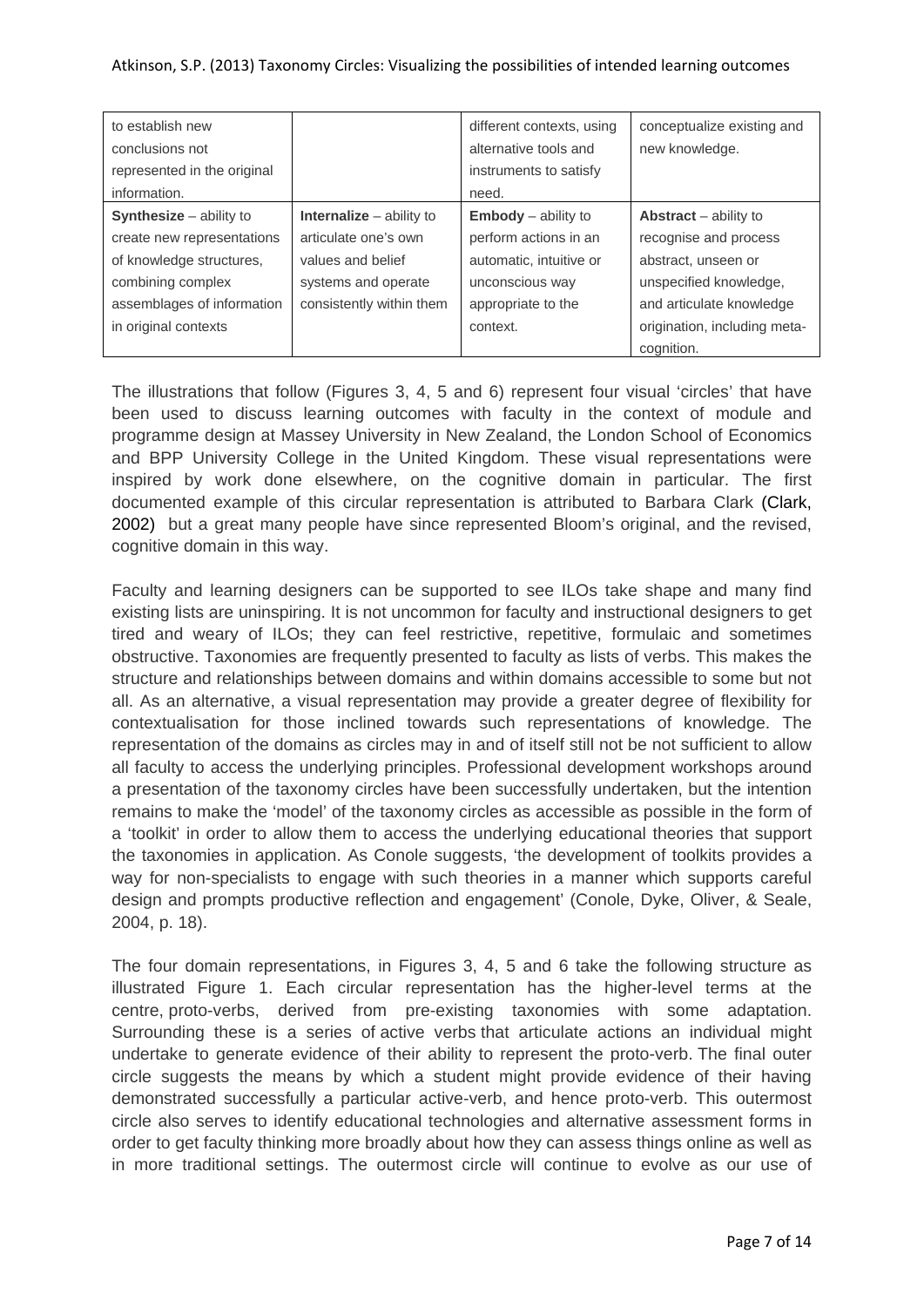educational technologies evolves. The circular visualisations serve to create a more fluid representation of the stages, or divisions, in the proto-verbs than lists of words. Rather than a strict 'step-by-step' list where one advances 'up' the proto-verbs, one might consider this almost like the dial on an old telephone, in every case one starts at the 'foundational' and dials-up though the stages to the 'highest' level. Each level relies on the previous. It may be implicit, within the cognitive domain for example, that to analyse something, one will already have acquired an ability to apply it, and that application is grounded on subject knowledge and understanding.





The circle is advocated as an effective way of visualizing the interconnected nature of the domains and associated activities and evidence forms. However, research within science education in particular has demonstrated the effectiveness of visual representations for comprehension of concepts but not without caveats regarding the cognitive load differences between novice and experienced users of different representational forms. Learners have a finite 'working memory' and, as such, individual preferences for shape and colouration, prior knowledge of the forms and their possible metaphorical interpretations will all influence learners' cognitive structures and processes (Cook, 2006).

Figure 2 illustrates how this circular structure has been constructed. The proto-verb identified as appropriate to this level of study is *manipulate*, the ability to repeat or reproduce actions to a prescribed standard from memory or based on instructions. The ILO for this module might be phrased to the effect that by the end of the module the student will be able to 'manipulate data sources and data search instruments to generate appropriate resources for primary research'. The proto-verb could equally be replaced with the active verb execute or implement. The important point is that during the module a student might be expected to engage in a range of 'active' tasks that support the proto-verb 'manipulate'. They may be asked to execute a pre-defined search in an online database, or to work with peers to build a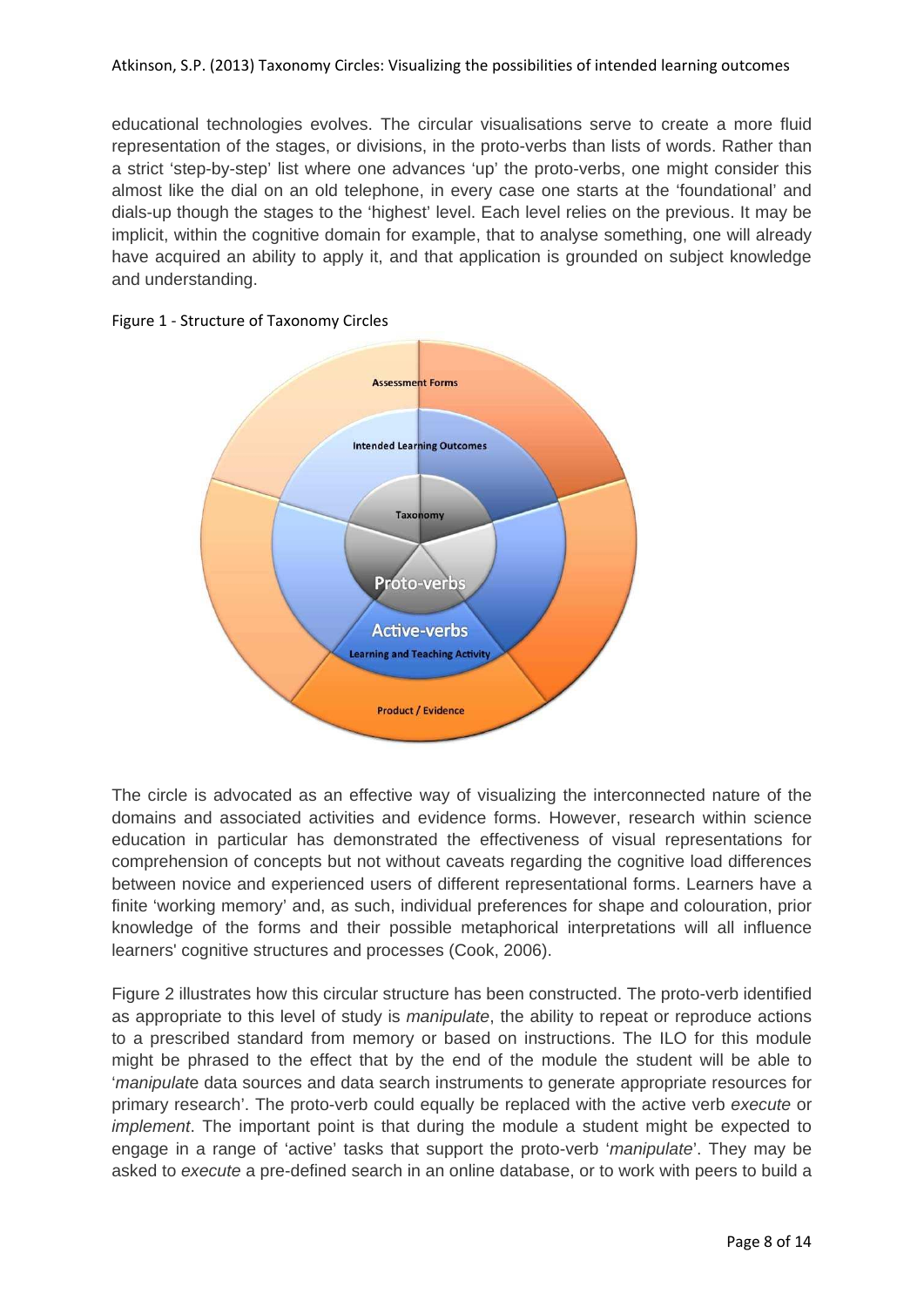series of research terms, to *implement* a cross platform search or re-create a search carried out in one system or another.



Figure 2 ‐ Segment of Taxonomy Circles showing structure

.

The kinds of formative assessment tasks that would enable the student to evidence this action could be very varied indeed. In the example given, there is likely to be an emphasis on the 'task' itself and the evidence of output. However, different psychomotor actions might generate a computer programme, a manual of instruction or a diagrammatic instruction. In the example given, one can imagine asking students to evidence the ability to manipulate an industry standard search tool by authoring an instruction manual for others, for example, using specific examples.

It is important to stress again that neither the active verbs nor the product evidence given are prescriptive lists. Quite the contrary, there is every expectation that a module design team will debate, argue and personalize the taxonomy circles for their discipline and context. The outmost circle represents a range of creative assessment forms that can be used as evidence. Their acceptability to examiners, professional bodies and accreditation bodies will depend, of course, on the context in which the learning designer is operating. They are, however, intended to challenge assumptions regarding current assessment and invite designers to consider not only a different approach but also perhaps alternative forms. In the example in Figure 2, a student who had an acknowledged learning difference might be asked to create a visual illustration of processes rather than write instructions. The module team could still be confident the proto-verb was being evidenced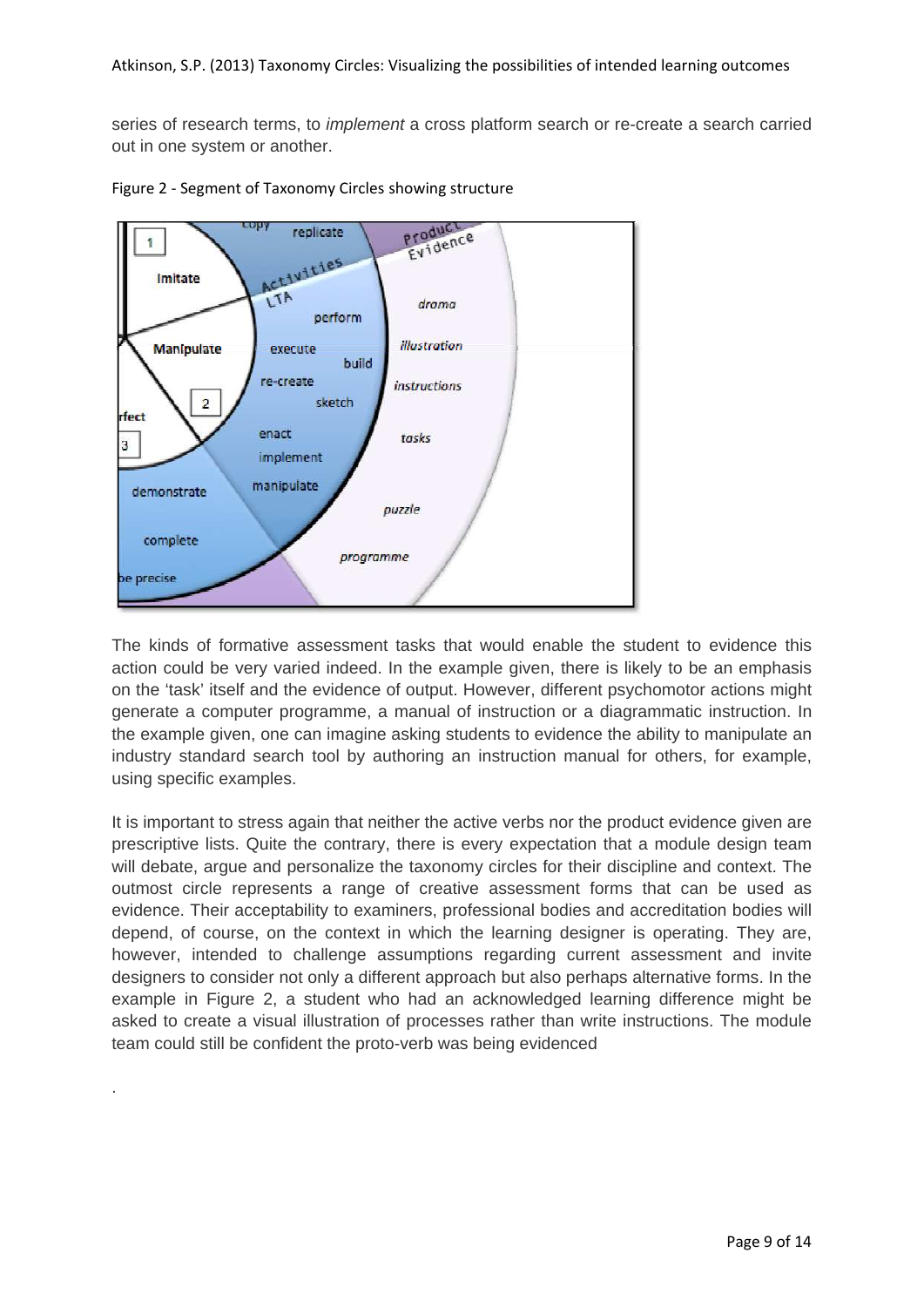Atkinson, S.P. (2013) Taxonomy Circles: Visualizing the possibilities of intended learning outcomes

Figure 3 ‐ Cognitive Domain as a Taxonomy Circle



Figure 4 ‐ Affective Domain as a Taxonomy Circle

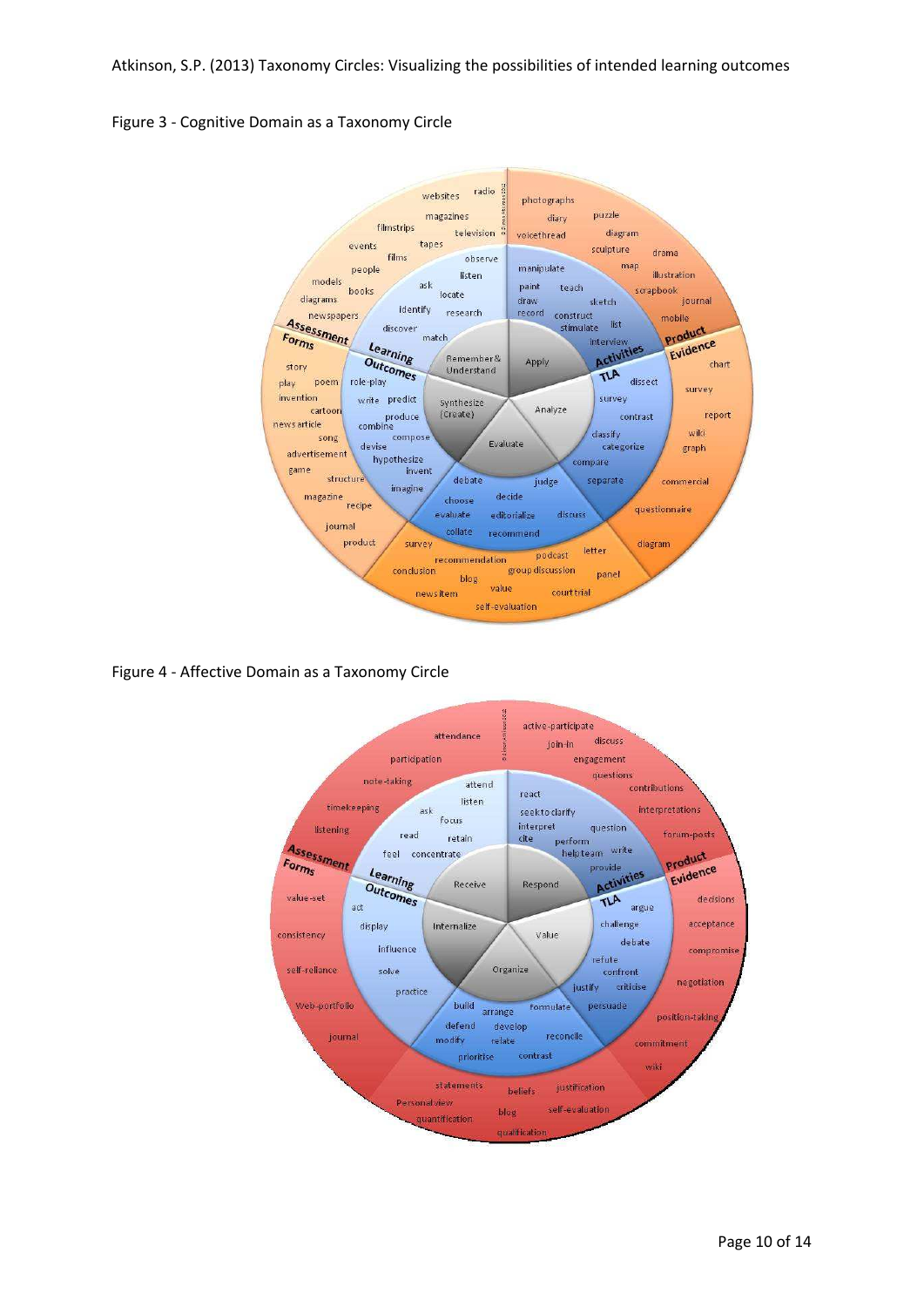

### Figure 5 ‐ Psychomotor Domain as a Taxonomy Circle

Figure 6 ‐ Subject Domain as a Taxonomy Circle

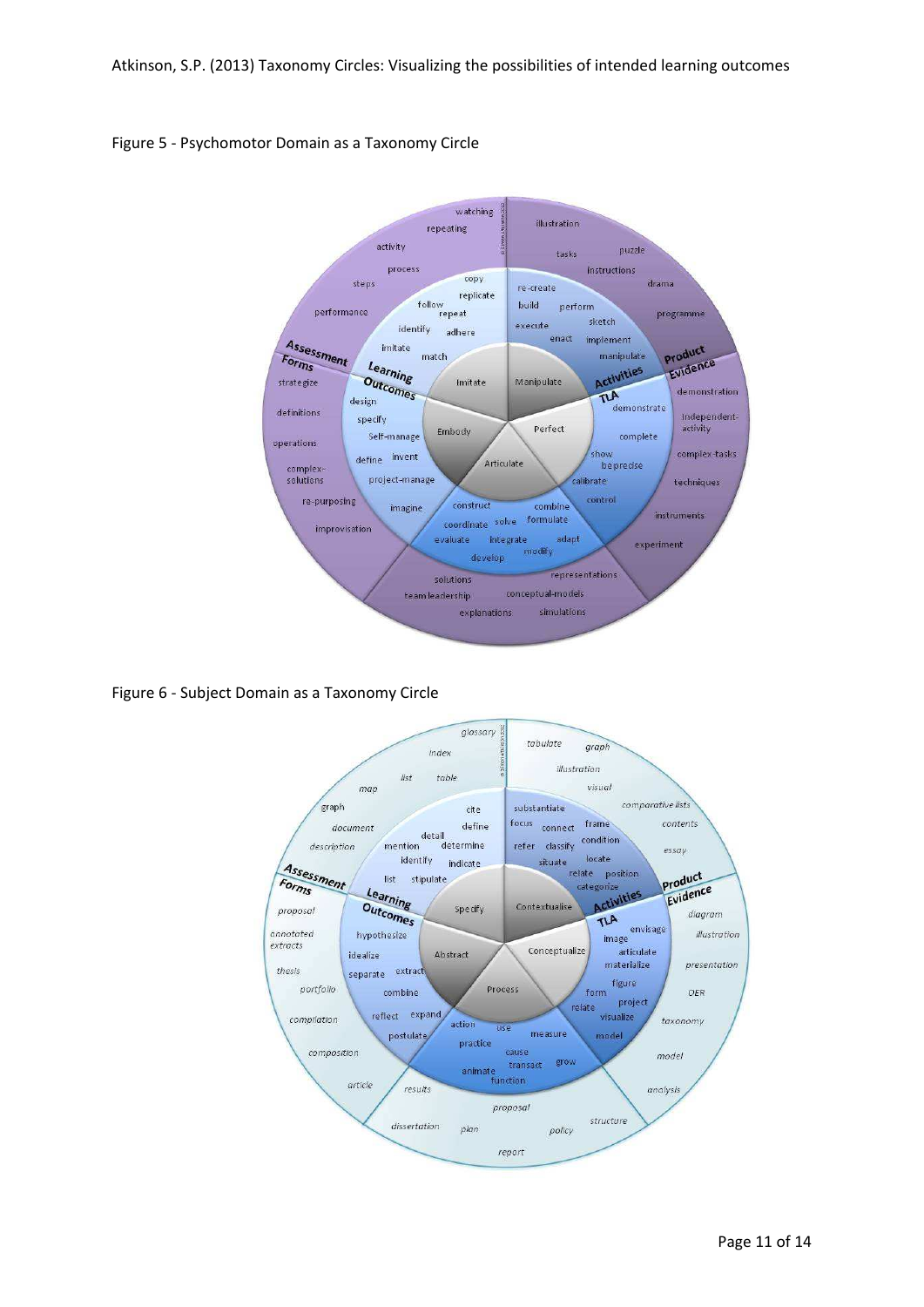### **WRITING MODULE INTENDED LEARNING OUTCOMES USING TAXONOMY CIRCLES**

The intention of the taxonomy circles is to facilitate the learning design process. Individuals or course teams may choose to work from a defined activity and explore its 'root' active verb to establish relationships to a specified learning outcome, or they may work in reverse. Having established the ILO or learning and teaching activity (LTA) that evidences it, they may then choose to explore the outer most circle which suggests the evidence forms, or assessment types. None of the active verbs used to define the ILO/LTA are 'fixed' and the assessment/evidence is expected to change and evolve (particularly where technology forms are specified) but the tool serves as a dynamic canvas on which a design team can explore balance, incremental relationships and depth of assessment forms.

The process is not envisaged as an automated or pre-determined one. Rather, course design teams are expected to come together and negotiate the pattern of ILOs in their module, map these to topic or weekly objectives and to seek as many different engaging and creative ways as possible of engagement students in LTA that rehearse the ILO.

The circular representations of the domains and associated taxonomies also serve to make learning designers conscious of the language they use. Can a verb be used at different levels? Certainly. Why? Because context is everything. One might identify different rock samples in a first year geology class as part of applying a given classification of rocks to samples, or one might identify a new species of insect as part of postgraduate research programme. The verb on its own does not always denote level.

### **FUTURE RESEARCH DIRECTIONS**

There are three principal areas of future research in the use of these taxonomy circles.

The first is development of the taxonomies themselves, the way the verb is being used, and the associated activities and technologies used to demonstrate it. Constant revision of these details will ensure an enduring relevance to practitioners. It is anticipated that these taxonomy circles will prove valuable tools for educational development workshops with course design teams and provide a focus for debate and discussion.

The second area of development is in the application of relationships between the intended learning and the associated instrument or activity and the way in which these relationships may be articulated, such that they can be manipulated by adaptive learning environments. The ability for a system using advanced learning analytics to identify that an outcome has not been evidenced through a particular activity may seek to present the learner with the same outcome but through a different activity, exploring as it does the learner's different intelligences (Gardner, 1993) and learner preferences.

A third area of research, taking the notion of visualisation one step further, is the representation of these taxonomy circles to students themselves to illustrate progression and achievement. The idea is that each wheel represents a dial which may be coloured in to varying degrees in order to represent different levels of attainment. Placing each of the four circles together, illustrating varying degrees of engagements with each of the psychomotor, effective, cognitive, and knowledge skill sets may provide an alternative visual illustration to students in the form of a dashboard or advance organizer.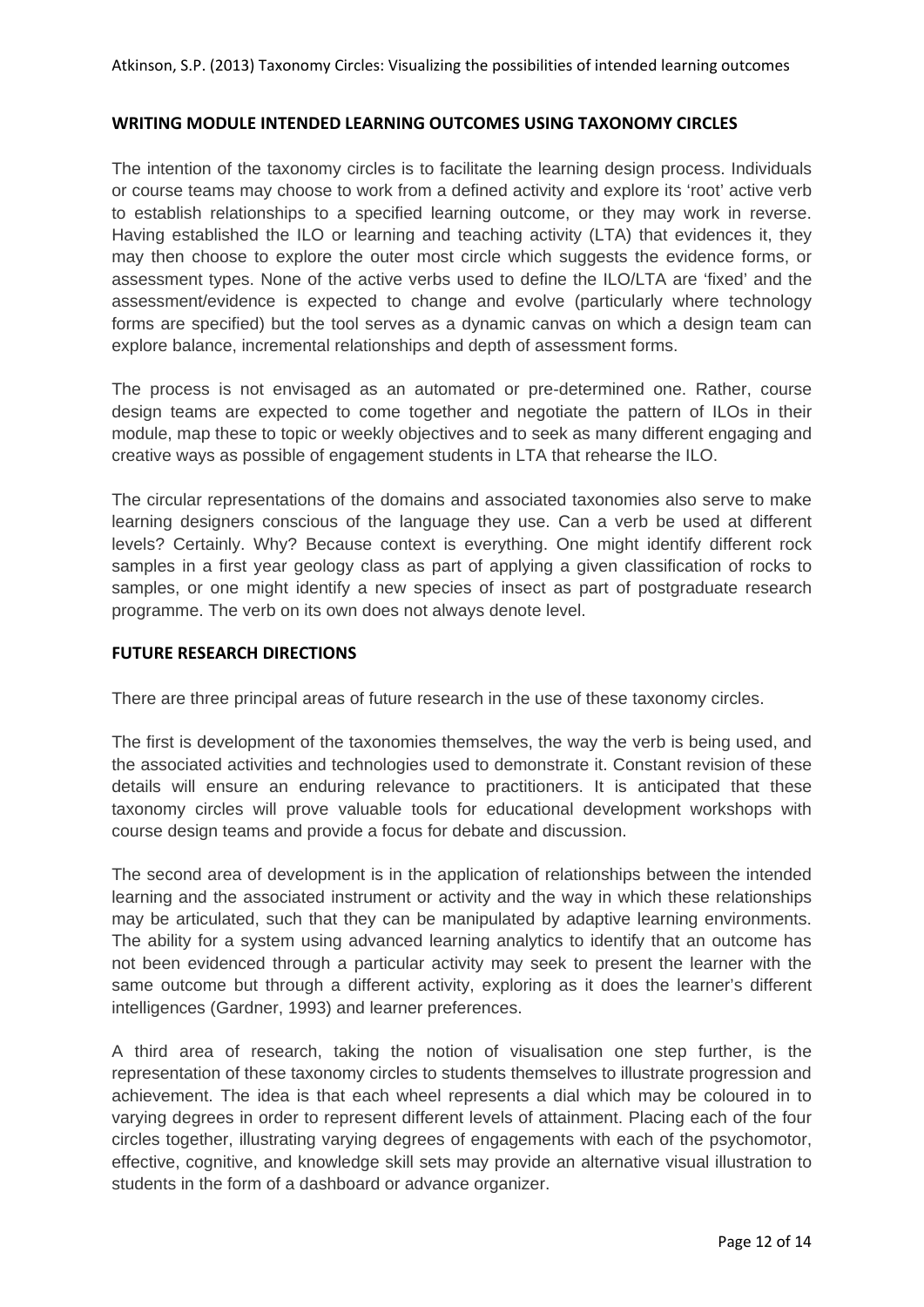## **CONCLUSION**

Increases in technology-supported learning, notably the move towards adaptive learning systems in which individual learner's action will generate an individualized learning pathway for future activity, will require a greater degree of design coherence within educational programmes. Coherent learning and teaching designs that genuinely enable the learner to evidence attainment of pre-defined learning outcomes, at topic or module level, and diverse assessment forms that reflect contemporary employment needs, will become key differentiators for institutions.

Intended learning outcomes provide a mechanism, if applied properly, to ensure that learners are not only encouraged to encounter ILO in a multitude of forms, but also that the evidence of doing so is varied and contemporarily meaningful. Coverage of all four domains, knowledge and understanding (subject domain), intellectual skills (cognitive domain), professional and practical skills (affective domain) and general transferable skills (psychomotor skills), would enable the student to consciously establish a picture of their abilities and to identify future learning needs. Because these alternative visual formulations of the four domains are well-structured and well-documented they will not only promote faculty engagement with coherent designs but also enable future adaptive learning scenarios and student-centred learning planning tools to be effective.

The lists of 'cognitive' verbs used by faculty when completing module specification templates from their quality office colleagues is no longer an adequate engagement with the learning design process. Faculty must develop a more comprehensive understanding of constructive alignment, ILO structures and the diverse forms of evidence possible if university education is to remain flexible, relevant and adaptable to the challenges of the contemporary knowledge environment.

## **REFERENCES**

- Anderson, L. W., & Krathwohl, D. R. (2001). A taxonomy for learning, teaching, and assessing : a revision of Bloom's taxonomy of educational objectives. New York: Longman.
- Atkinson, S. P. (2011a). Developing faculty to integrate innovative learning in their practice with the SOLE model. In S. Ferris (Ed.), Teaching, Learning and the Net Generation: Concepts and Tools for Reaching Digital Learners. Hershey, PA: IGI Global.
- Atkinson, S. P. (2011b). Embodied and Embedded Theory in Practice: The Student‐Owned Learning‐ Engagement (SOLE) Model. The International Review of Research in Open and Distance Learning, 12(2), 1–18.
- Biggs, J., & Collis, K. F. (1982). Evaluating the Quality of Learning: Structure of the Observed Learning Outcome Taxonomy. New York: Academic Press Inc.
- Biggs, J., & Tang, C. (2007). Teaching for Quality Learning at University: What the Student does (3rd ed.). Buckingham. GB: Open University Press.
- Bloom, B. S. (1984). Taxonomy of Educational Objectives Book 1: Cognitive Domain (2nd edition.). Addison Wesley Publishing Company.
- Boud, D., & Falchikov, N. (2006). Aligning assessment with long-term learning. Assessment & Evaluation in Higher Education, 31(4), 399–413.